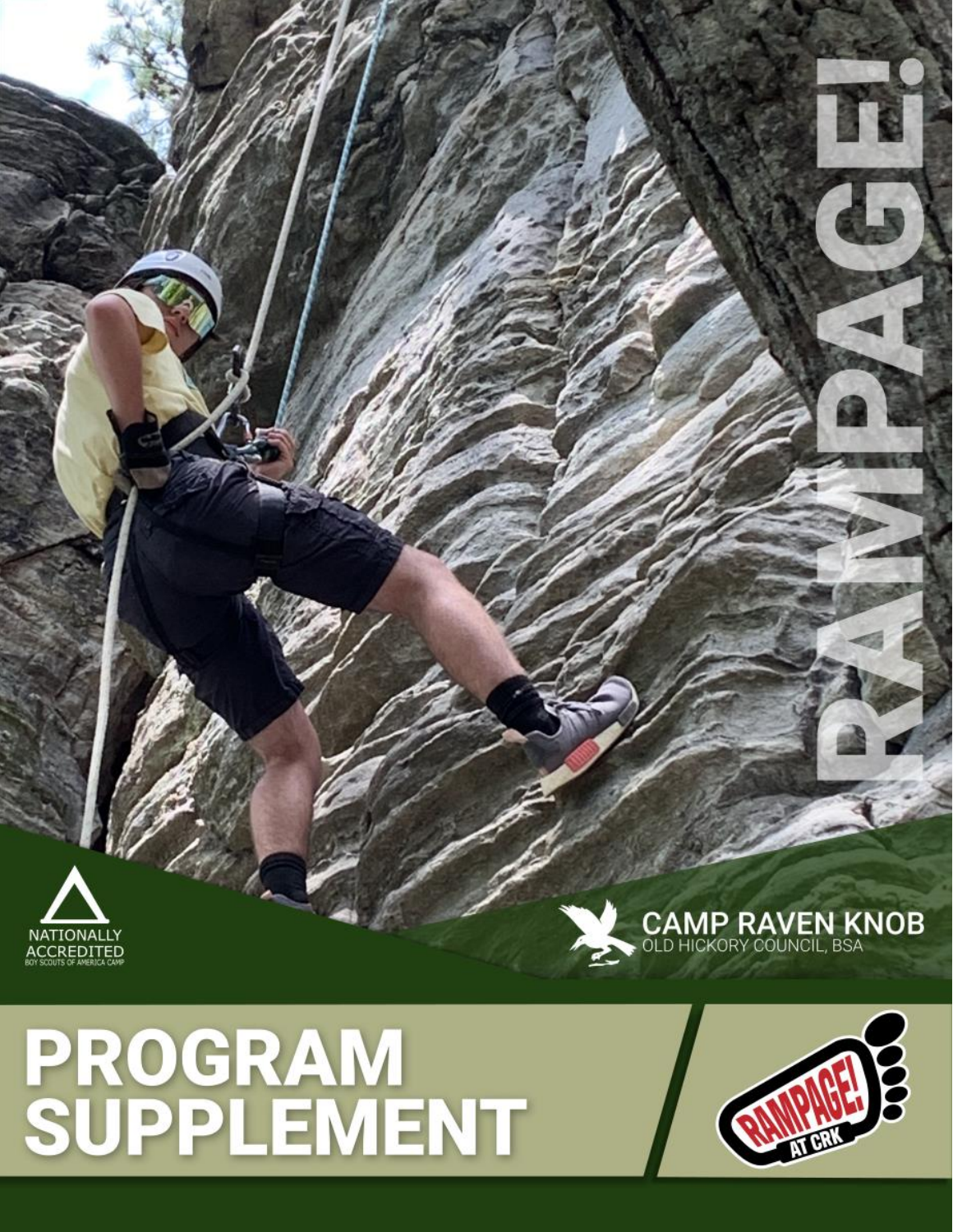

# <span id="page-1-0"></span>**Table of Contents**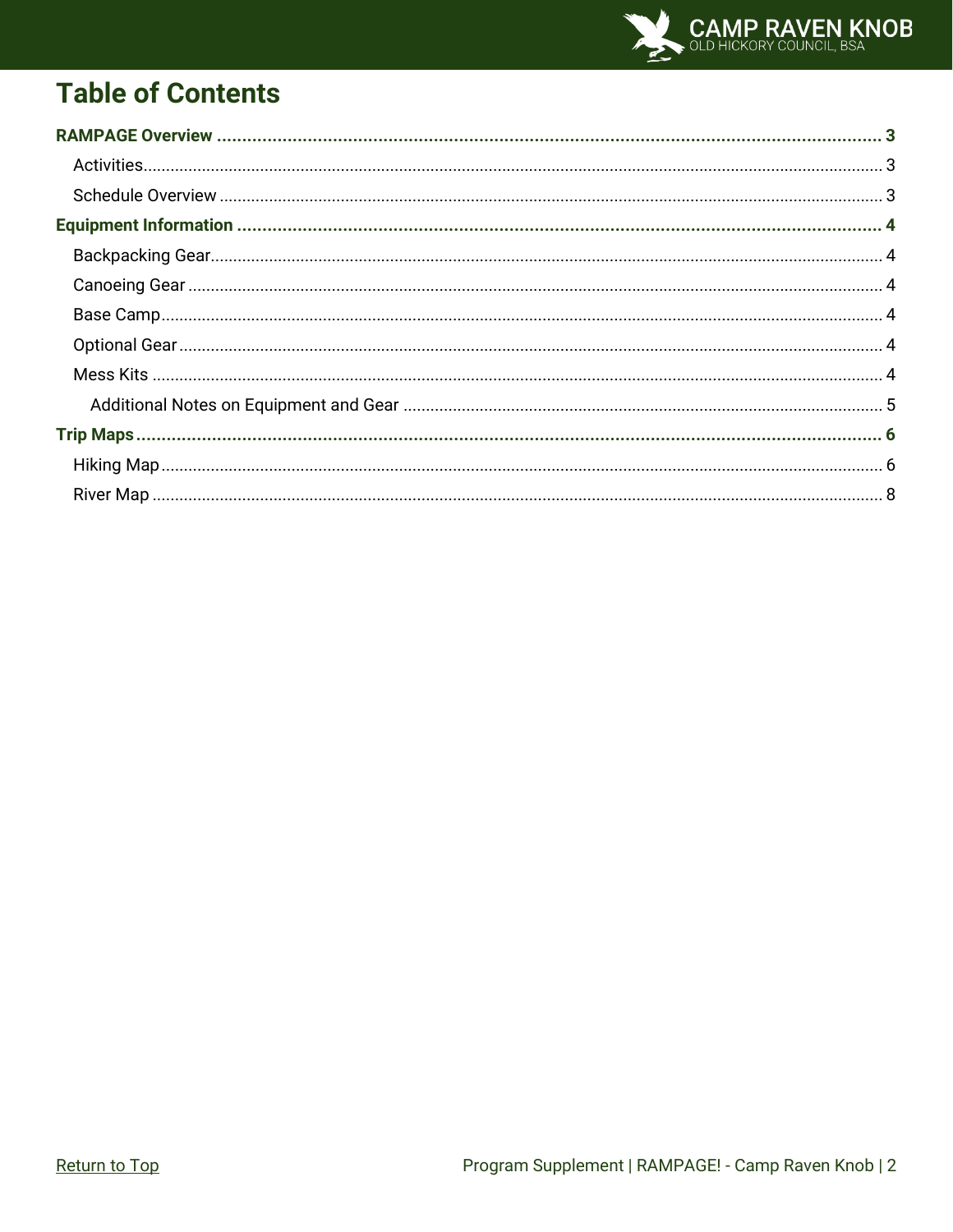

## <span id="page-2-0"></span>**RAMPAGE Overview**

The RAMPAGE!!! program is the ultimate high adventure opportunity for Scouts that attend Camp Raven Knob. At our outpost facility in Independence, Virginia (located on the New River) scouts will have a challenging week ahead of them full of thrill and adventure. Scouts will go canoeing/kayaking down the New River, climbing at the famous Pilot Mountain, and overnight backpacking on the Appalachian Trail in Grayson Highlands State Park. You can even try out river boarding!

## <span id="page-2-1"></span>**Activities**

*Activities completed each week will vary to due weather conditions.*

Canoeing **Canoeing** Canoeing Climbing **Canoeing** Climbing Backpacking **River Boarding** 

## <span id="page-2-2"></span>**Schedule Overview**

#### **Sunday**

- Shakedown
- Dinner at Raven Knob
- Head to RAMPAGE site

#### **Monday**

- Canoeing/ Kayaking New River in Independence
- Stay overnight at RAMPAGE site

#### **Tuesday**

- Kayaking/ River Boarding New River in Independence
- Return to CRK for the night, staying at Troop's campsite

#### **Wednesday**

- Climbing at Pilot Mountain
- OA Campfire at CRK
- Return to RAMPAGE site after campfire

#### **Thursday**

- Depart to Grayson Highlands for overnight backpacking
- Spend the night in Grayson Highlands State Park

#### **Friday**

- Finish backpacking trip
- Return to RAMPAGE site for cleanup
- Head to CRK for campfire, staying at Troop's campsite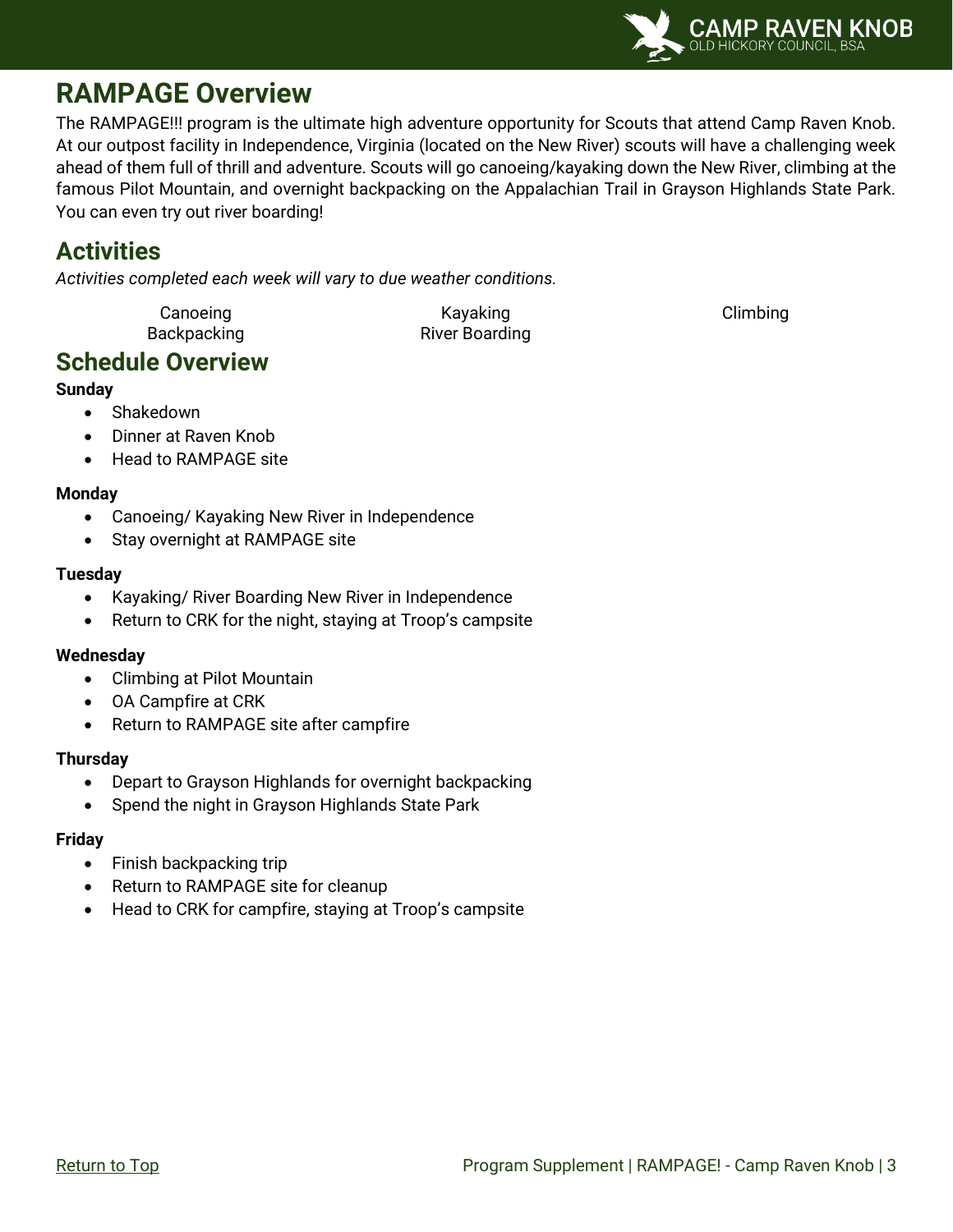

## <span id="page-3-0"></span>**Equipment Information**

## <span id="page-3-1"></span>**Backpacking Gear**

*This gear needs to be able to fit inside of a backpack or be worn on the body*

- **Backpack**
- Tent (NO HAMMOCKS)
- Sleeping Gear
	- o Ground Pad
		- o Sleeping Bag/Quilt
		- o Pillow
- Water Bottle/Bladder (3 Liters MINIMUM)
- Hiking Shoes/ Boots
- Mess Kit
- Change of Clothes

## <span id="page-3-2"></span>**Canoeing Gear**

*This gear needs to be ok to get wet/submerged*

- Swim Trunks/Suit
- Boating Shoes (Closed Toe)
- Drybag/Watertight case (Optional)
- Rain Jacket
- Sun Protection
- Compass
- Trail Snacks
- **Fire Starter**
- Pocket Knife
- First Aid Kit
- Flashlight/ Headlamp
- Trail Safe Toiletries (Biodegradable)
- Sun Protection
	- Towel

**NOTE:** Do not wear cotton items **on the river**. Cotton holds water and wicks warmth away from your body. Cotton clothing worn **at the campsite** is fine and can be quite comfortable after a day on the water

## <span id="page-3-3"></span>**Base Camp**

*This gear will be left at the RAMPAGE site during the week*

- Complete Scout Uniform
- T-shirts
- Shorts/Pants
- Underwear
- **Socks**

## <span id="page-3-4"></span>**Optional Gear**

- Trekking Poles
- Camp Booties
- Camp Stove/Cookware
- Personal Boating Gear
	- o Paddle, etc.
- Facemasks
- Insect Repellent
- Notebook and Pen/Pencil
- **Watch**
- **Toiletries**
- Fishing Rod
- Snacks
- Disc Golf Discs
- Solar Charger

## <span id="page-3-5"></span>**Mess Kits**

**You will need to provide your own mess kit.** This should include Cup, Plate, Bowl, Knife, Spoon, and Fork. We will have the pots, pans, "large kitchen" items, etc... So, no need for you to bring those. This does not need to be complicated or expensive, but it does need to last the duration of the Experience. Check out this website for some inexpensive ideas.<https://scoutmastercg.com/a-really-highly-evolved-mess-kit-2/>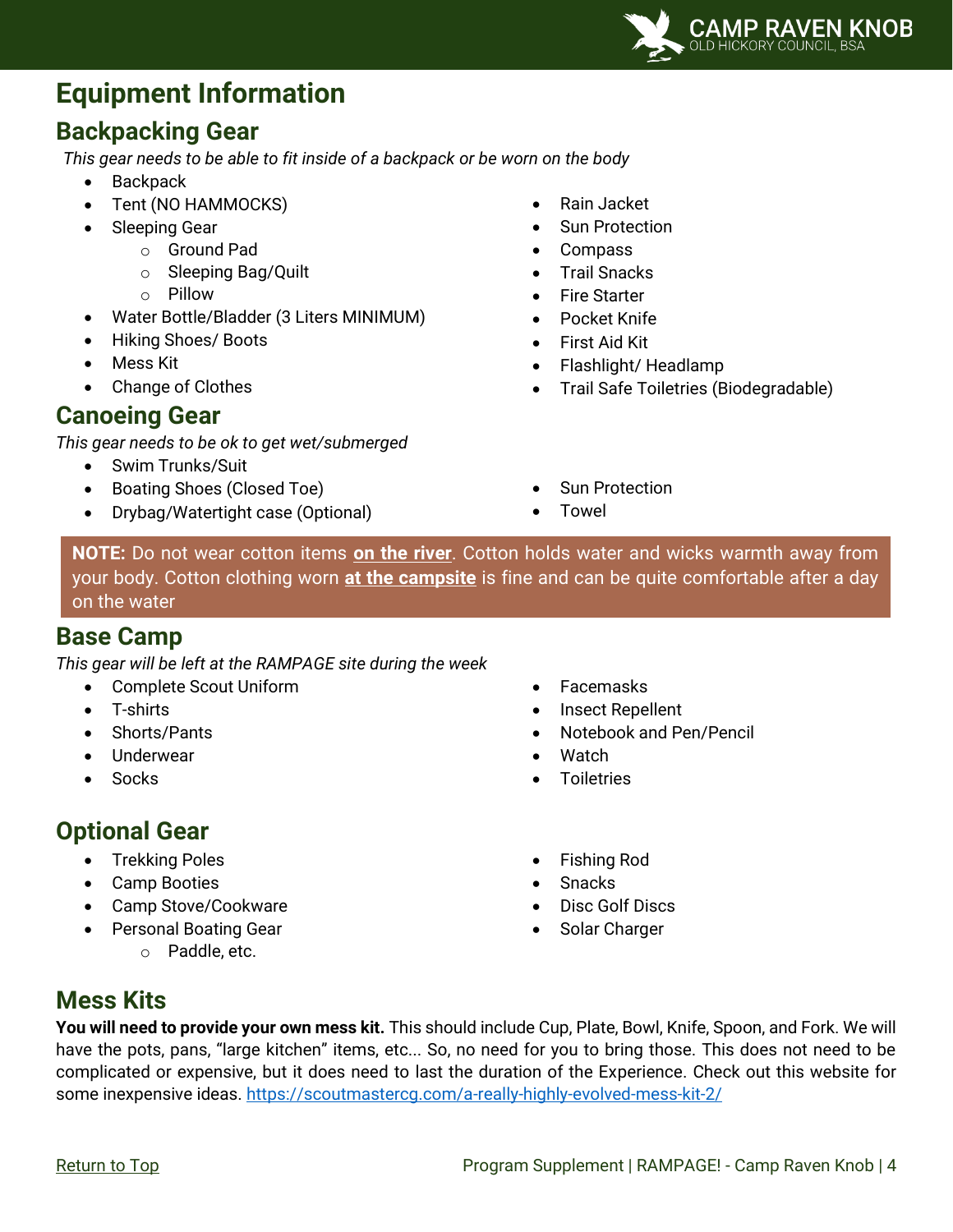

### <span id="page-4-0"></span>Additional Notes on Equipment and Gear

The RAMPAGE! season from June to August is considered summer on the river. Always check weather forecasts prior to arrival and adjust as needed. It is simple in the summer when the sun is out. Water and Air temperatures are generally warm, so your main concern will be to protect yourself from the sun.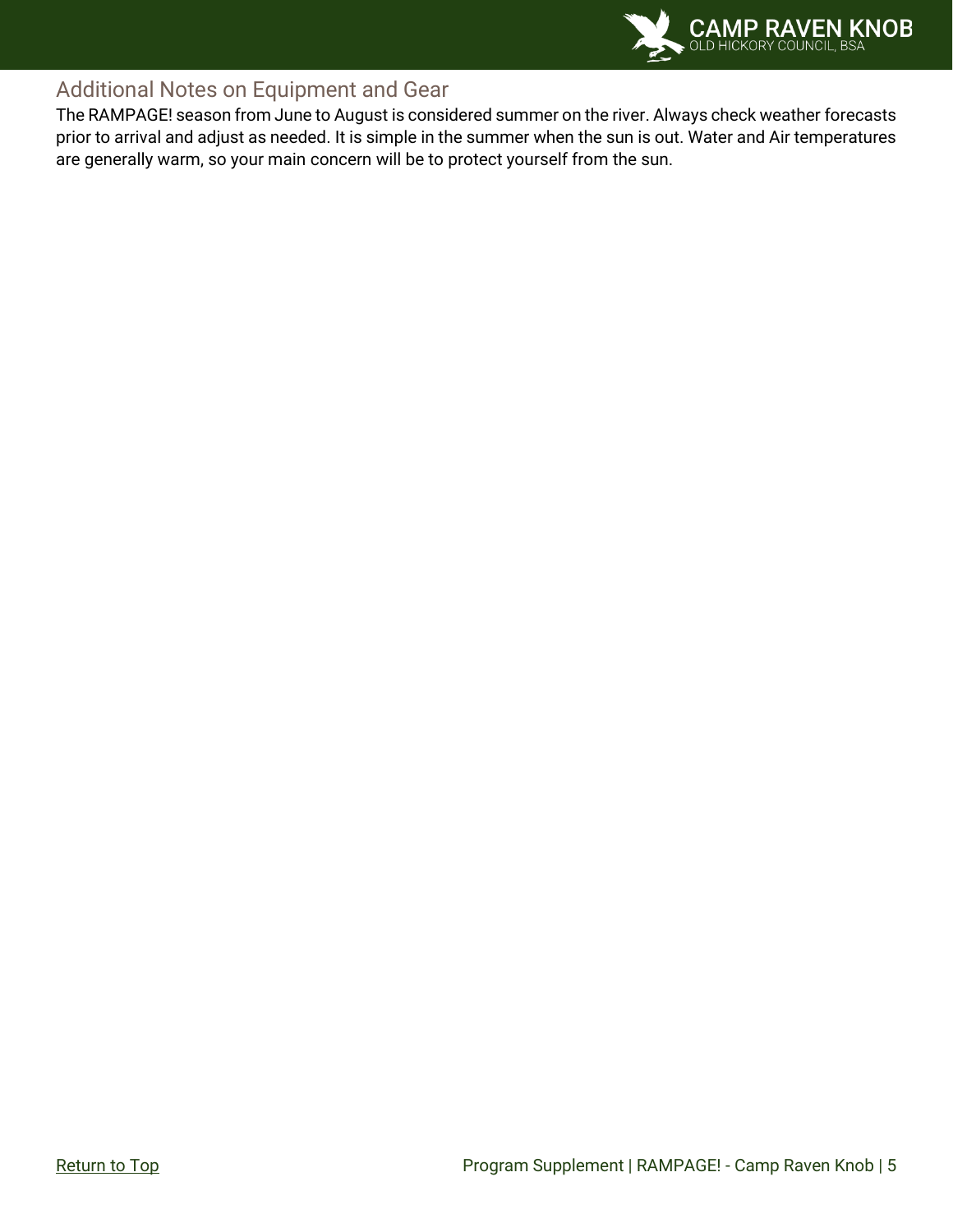

## <span id="page-5-1"></span><span id="page-5-0"></span>**Trip Maps Hiking Map [Interactive Map](https://www.alltrails.com/explore/trail/us/virginia/appalachian-trail-to-mt-rogers-trail?mobileMap=false&ref=sidebar-static-map&ref=sidebar-view-full-map)**

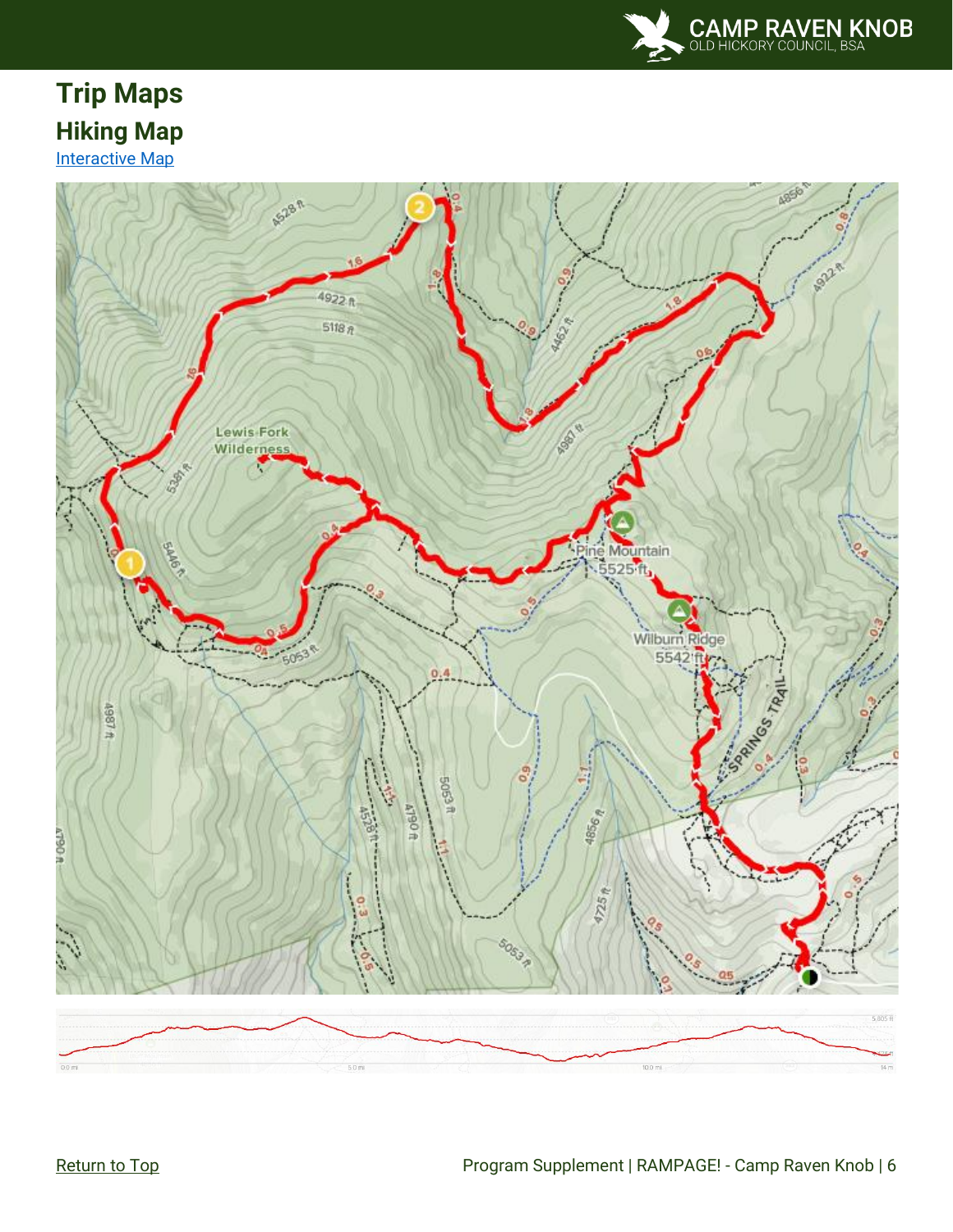

| <b>DIRECTION</b>  | <b>TRAIL</b>            | <b>START</b> (very roughly) | <b>STOP</b> (very roughly) |
|-------------------|-------------------------|-----------------------------|----------------------------|
| <b>Start</b>      | <b>Rhododendron Trl</b> | 0.0 miles                   | 0.4 miles                  |
| Left onto         | Horse Trl N             | 0.4                         | 0.5                        |
| Left onto         | Appalachian Trl         | 0.5                         | 3.7                        |
| <b>Right onto</b> | Mt Rogers Spur Trl      | 3.7                         | 4.6                        |
| <b>Right onto</b> | Appalachian Trl         | 4.6                         | 6.5                        |
| <b>Right onto</b> | Mt Rogers Tri           | 6.5                         | 8.1                        |
| <b>Right onto</b> | Lewis Fork Spur Trl     | 8.1                         | 8.4                        |
| Stay Right on     | Lewis Fork Spur Trl     | 8.4                         | 10.0                       |
| <b>Right onto</b> | <b>Crest Trl</b>        | 10.0                        | 10.5 (CAMP)                |
| Stay on           | <b>Crest Trl</b>        | 10.5                        | 11.6                       |
| Left onto         | Appalachian Trl         | 11.6                        | 13.4                       |
| <b>Right onto</b> | Horse Trail N           | 13.4                        | 13.6                       |
| <b>Right onto</b> | <b>Rhododendron Trl</b> | 13.6                        | 14.1                       |